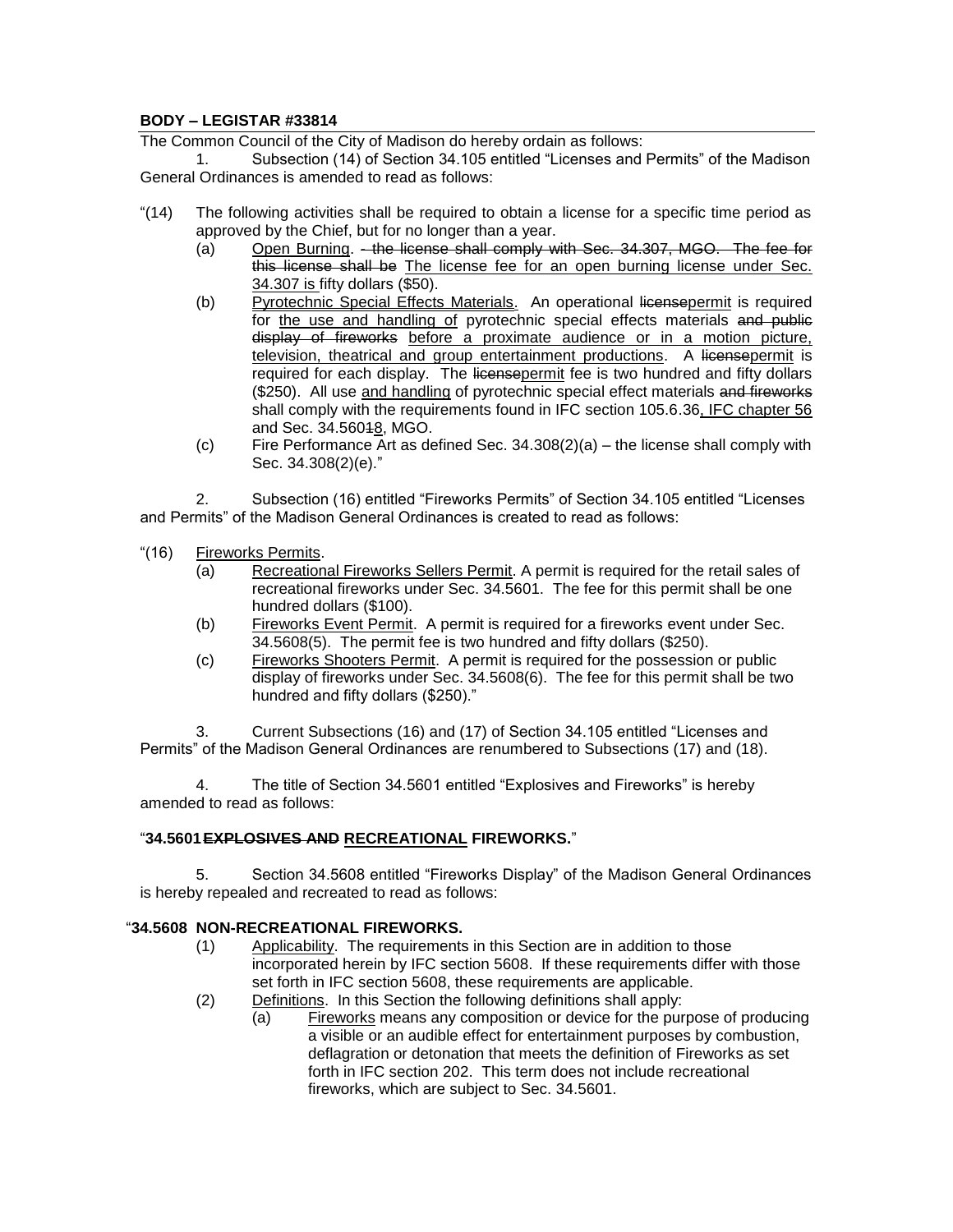- (b) Fireworks Event means any occasion or occurrence, or series of occasions or occurrences, that includes the public display of fireworks.
- (c) Public Display means the use of fireworks or pyrotechnics in a setting where the discharge is for public or private entertainment purposes.
- (d) Pyrotechnic Special-Effect Material means a chemical mixture used in the entertainment industry to produce visible or audible effects by combustion, deflagration or detonation. Such a chemical mixture predominantly consists of solids capable of producing a controlled, selfsustaining and self-contained exothermic chemical reaction that results in heat, gas, sound, light or a combination of these effects.
- (3) Prohibitions.
	- (a) Fireworks Displays Prohibited. The public display of fireworks without a fireworks event permit issued under Sec. 34.105(16)(b) and sub. (5) below is prohibited.
	- (b) Possession or Use of Fireworks Prohibited. No person may possess or use fireworks without a fireworks shooters permit issued under Sec. 34.105(16)(c) and sub. (6) below.
- (4) Exclusions. No permit otherwise required under this Section is needed under any of the following conditions:
	- (a) The possession of fireworks in the City is solely in the course of transportation activities;
	- (b) The use or sale of blank cartridges; and,
	- (c) The use or sale of flares for railway signal and motor vehicle emergency warning purposes.
- (5) Fireworks Event Permit.
	- (a) Requirement. A fireworks event permit may be issued by the Chief to allow a person to stage a fireworks event. A permittee shall follow all conditions imposed on the fireworks event permit holder by the Chief under this Subsection. The failure to comply with any such conditions is a violation of this Subdivision.
	- (b) Permit Application. An application by a person, group, organization or other entity sponsoring, organizing or planning a fireworks event shall be submitted at least sixty (60) days in advance of the date set for the public display of fireworks and shall contain the following:
		- 1. The name and contact information of the person seeking the permit.
		- 2. The address and exact location of the proposed public display.
		- 3. The date and time of the proposed public display, including any potential "rain dates" in the event the proposed public display is delayed due to weather or other public safety concerns.
		- 4. A general summary of the proposed fireworks event and public display.
		- 5. The written permission of the property owner where the fireworks event will occur, an approved or submitted street use permit application for the fireworks event, or an explanation why no such permission of the land owner is necessary.
		- 6. A proposed site plan for the fireworks event, showing where the public display will take place, the firing area, distances to the audience, buildings, roadways and public pathways, and other special conditions.
		- 7. A security plan for the safekeeping and security of fireworks while they are on-site. The plan must cover the time from when the fireworks arrive in the City until the post-display site survey is completed and all fireworks are used or properly disposed of. The security plan must include the contact information for any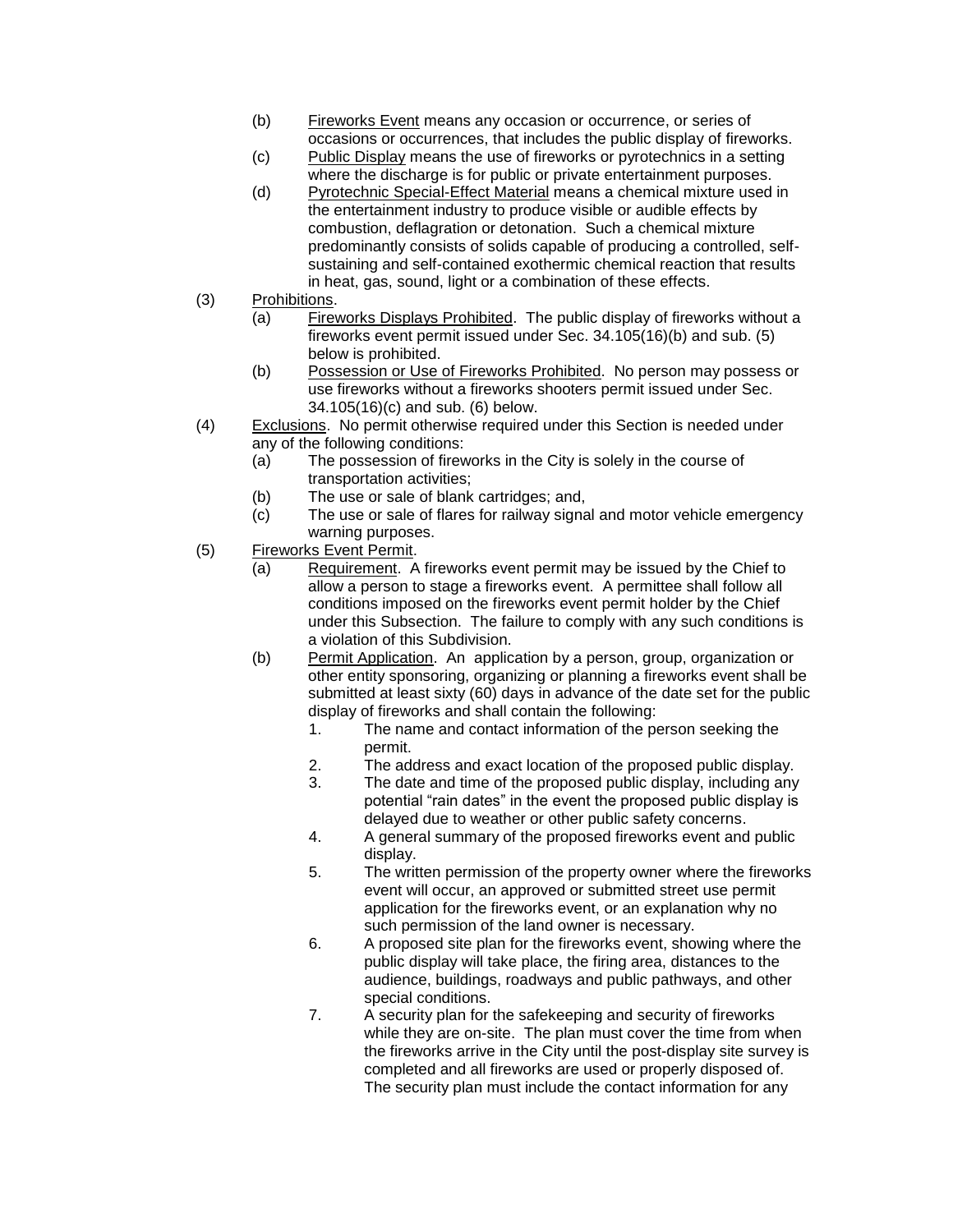persons or companies that will be responsible for firework security at the event.

- 8. A preliminary clean-up plan, as set forth below in sub. (c)4.
- 9. Proof of insurance as required under sub. (10).
- (c) Permit Conditions. A fireworks event permit may be issued by the Chief, subject to the following conditions:
	- 1. Shooters Permittee. Within thirty (30) days of the public display, the fireworks event permittee must provide the Chief with the fireworks shooters permit holder who will possess and discharge the fireworks as part of the public display. A fireworks event permit will be void if this information is not timely provided.
	- 2. Time Restrictions. No fireworks shall be discharged after 11:00 p.m., or before 8:00 a.m., unless specifically provided for by the Chief.
	- 3. Public Safety. No fireworks event permit may be granted for any public display where the discharge, failure to fire, faulty firing or fallout of any fireworks or other objects would endanger persons, buildings, structures, forests or brush. To ensure public safety at the event, the following conditions apply:
		- a. Approved Perimeters. The permittee shall establish and maintain separate perimeters for the preparation and unloading of fireworks and the discharge of fireworks. Only authorized persons shall be allowed inside of the approved perimeters. Spectators at a fireworks event shall be located behind an approved secured perimeter by means of barriers, security or safety staffing, posting and/or any other means necessary to keep people out.
		- b. No fireworks are to be fired from a point less than the NFPA standards for setbacks.
		- c. Fireworks events not in conformance with subparagraphs a. and b. may be approved by the Chief if proper safeguards are provided to protect life and property.
	- 4. Clean-Up Plans. Every fireworks event shall have an approved clean-up plan. The goal of a clean-up plan is to minimize the environmental impacts associated with a public display of fireworks. The permittee is responsible for complying with the approved clean-up plan as set forth in this paragraph.
		- a. Lake Clean-Up Plan. A public display of fireworks that will occur over a lake or river must comply with an approved lake clean-up plan. The City Engineer shall review the submitted lake clean-up plan and make any modifications necessary to ensure adequate clean-up following the fireworks event. The lake clean-up plan, as approved by the City Engineer, shall be incorporated into the conditions of the permit, and may include post-event reporting requirements as determined by the City Engineer.
		- b. Park Clean-Up Plan. A public display of fireworks that will occur over a City park must comply with an approved park clean-up plan. The Parks Superintendent shall review the submitted park clean-up plan and make any modifications necessary to ensure adequate clean-up following the fireworks event. The park clean-up plan, as approved by the Parks Superintendent, shall be incorporated into the conditions of the permit, and may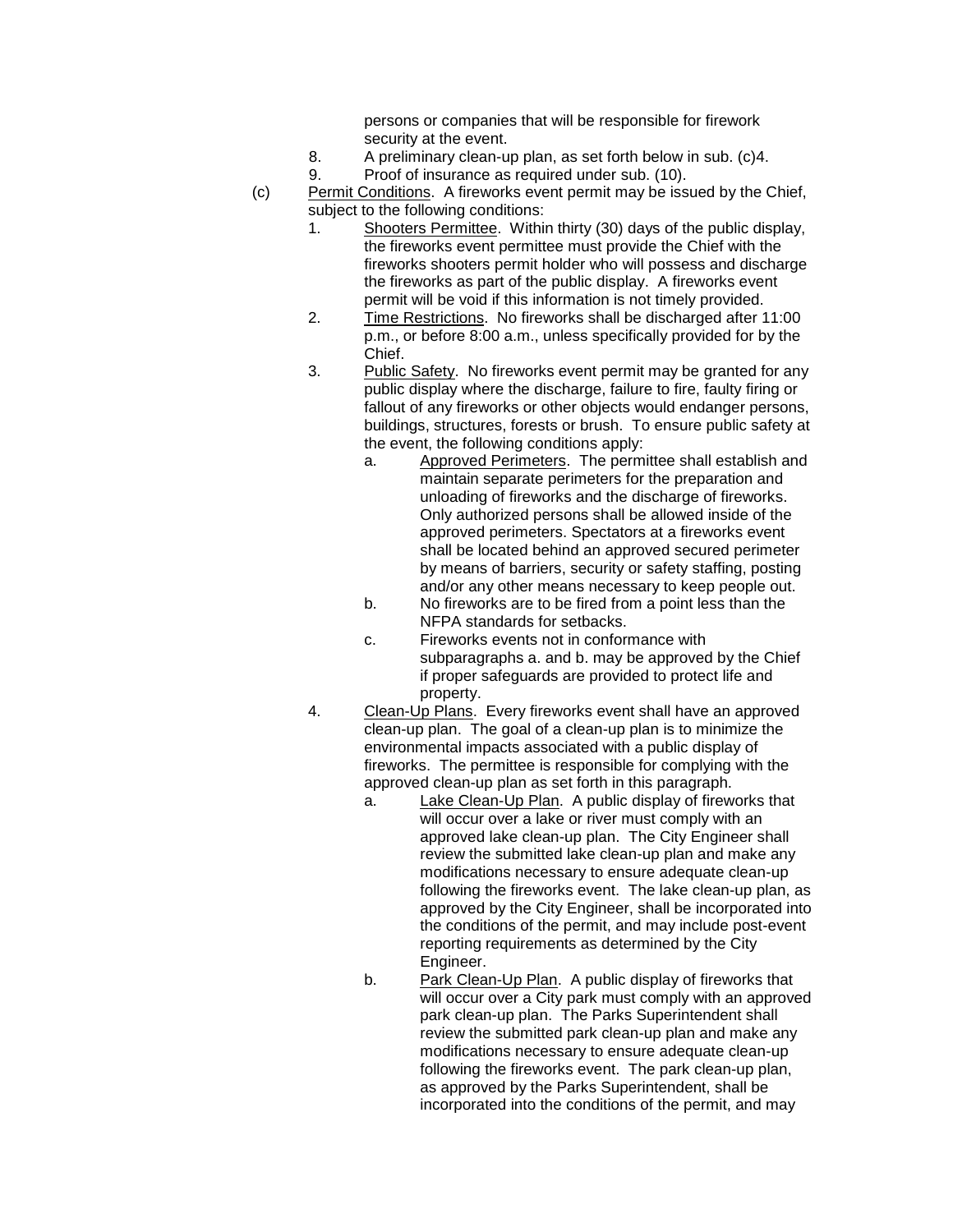include post-event reporting requirements as determined by the Parks Superintendent.

- c. General Clean-Up Plan. For a public display of fireworks that will occur over lands not covered by subparagraphs a. and b., the public display must comply with an approved general clean-up plan. The Chief shall review the submitted general clean-up plan and make any modifications necessary to ensure adequate clean-up following the fireworks event. The general clean-up plan, as approved by the Chief, shall be incorporated into the conditions of the permit, and may include postevent reporting requirements as determined by the Chief.
- 5. Public Safety. The permittee shall be responsible for immediately cancelling or terminating any public display as part of a permitted fireworks event in the interests of public safety should such a cancellation or termination be necessary to ensure the health, safety and welfare of the public, including permittee, permittee's employees, agents, and contractors, spectators, emergency personnel, or any other persons or property that may be placed in substantial risk if the public display were to commence or continue.
- 6. Special Conditions. The Chief may impose special conditions on a permit as deemed appropriate under the circumstances of the planned fireworks event.
- (d) Revocation. If a permittee fails to comply with the permit conditions or fails to follow this Section, the permit may be revoked. In addition, the Chief may determine that, in the interests of the public welfare and public safety, the permittee may not apply for a new fireworks event permit for at least fifteen (15) months.
- (6) Fireworks Shooters Permit.
	- (a) Requirement. A fireworks shooters permit may be issued by the Chief under the procedures set forth in Sec. 34.105 and this Section to allow a person to possess or use fireworks as part of an approved fireworks event. A permittee shall follow all conditions imposed on the fireworks shooters permit holder by the Chief under this Subsection. The failure to comply with any such conditions is a violation of this Subdivision.
	- (b) Permit Application. An application for a fireworks shooters permit shall be submitted at least thirty (30) days in advance of the date set for the public display of fireworks and shall contain the following:
		- 1. The name and contact information of the person seeking the permit.
		- 2. A resume of experience detailing the applicant's experience in conducting public displays of fireworks.
		- 3. The name of the fireworks event for which the permit is being sought.
		- 4. The address and exact location of the proposed public display.
		- 5. The date and time of the proposed public display.
		- 6. A general summary of the proposed public display.
		- 7. A proposed site plan for the event, showing where the public display will take place, the firing area, distances to the audience, buildings, roadways and public pathways, and other special conditions.
		- 8. Any additional information needed to demonstrate compliance with NFPA standards.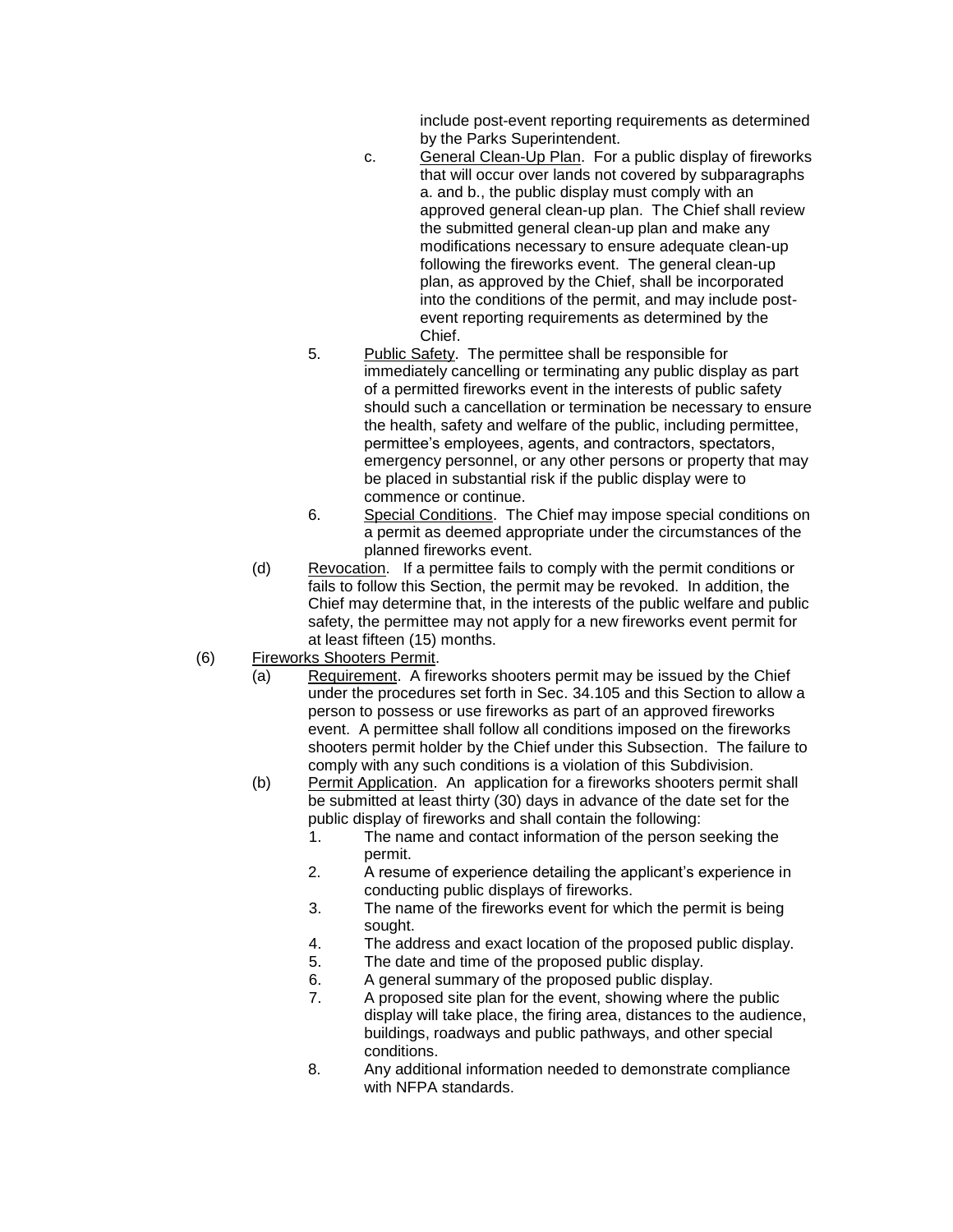- 9. Copies of valid ATF and/or United States DOT licenses allowing the applicant to transport and handle the fireworks that will be used as part of the public display.
- 10. Proof of insurance as required under sub. (10).
- (c) Permit Conditions. A fireworks shooters permit may be issued, subject to the following conditions:
	- 1. Approved Event. A fireworks shooters permit may only be issued for an approved fireworks event. The Chief may consider an application for a fireworks shooters permit at the same time as a fireworks event permit, but a fireworks shooters permit is conditioned upon the existence of a valid fireworks event permit.
	- 2. Authority. The permittee shall inform the Chief of all persons authorized to possess or use fireworks pursuant to the permittee's authority.
	- 3. Standards. A permittee, and all those persons working pursuant to the permittee's authority, must comply with all federal, state and local requirements regarding the safe handling, transportation, storage, use, and disposal of fireworks, explosives, and pyrotechnic special-effect material.
	- 4. Permissible Fireworks.
		- a. Authorized Fireworks. A firework shooters permit only authorizes the permittee to possess or use fireworks approved by the United States Department of Transportation as set forth in the American Pyrotechnics Association's Standard 87-1, Standard for Construction and Approval for Transportation of Fireworks, Novelties, and Theatrical Pyrotechnics, as adopted in 68 Fed Reg. 48562 (eff. Oct. 1, 2003) as 49 CFR Part 171.7, as that rule may be updated from time-to-time.
			- b. Casings. Plastic shell casings are prohibited, unless authorized by the Chief for safety purposes.
	- 5. Mortar Caps.
		- a. Mortars shall be covered to prevent entry of rain and debris and to indicate the shell lifted from the mortar.
		- b. Plastic caps shall not be allowed if the event is to discharge near any lake, river, waterway or other area where recovery may be difficult.
	- 6. Time Restrictions. No fireworks shall be discharged after 11:00 p.m., or before 8:00 a.m., unless specifically provided for by the Chief.
	- 7. Manual Display. Manually ignited firework displays are prohibited.
	- 8. Secured Perimeter. No fireworks shall be unloaded, prepared, or discharged if any person, other than the permittee, permittee's authorized employees, or emergency personnel, are within an event's secured perimeters.
	- 9. Unfired Devices. Any fireworks or other devices that remain unfired after a public display or after a public display is cancelled shall be disposed of or removed in a safe manner or other permissible way pursuant to NFPA standards. Upon the conclusion of any event, the permittee under this subsection shall make a complete and thorough search for any unfired fireworks or other devices which have failed to fire or function and shall dispose of them in a safe manner.
	- 10. Event Conditions. The permittee shall, at least thirty (30) days prior to a fireworks event, provide the Chief with the following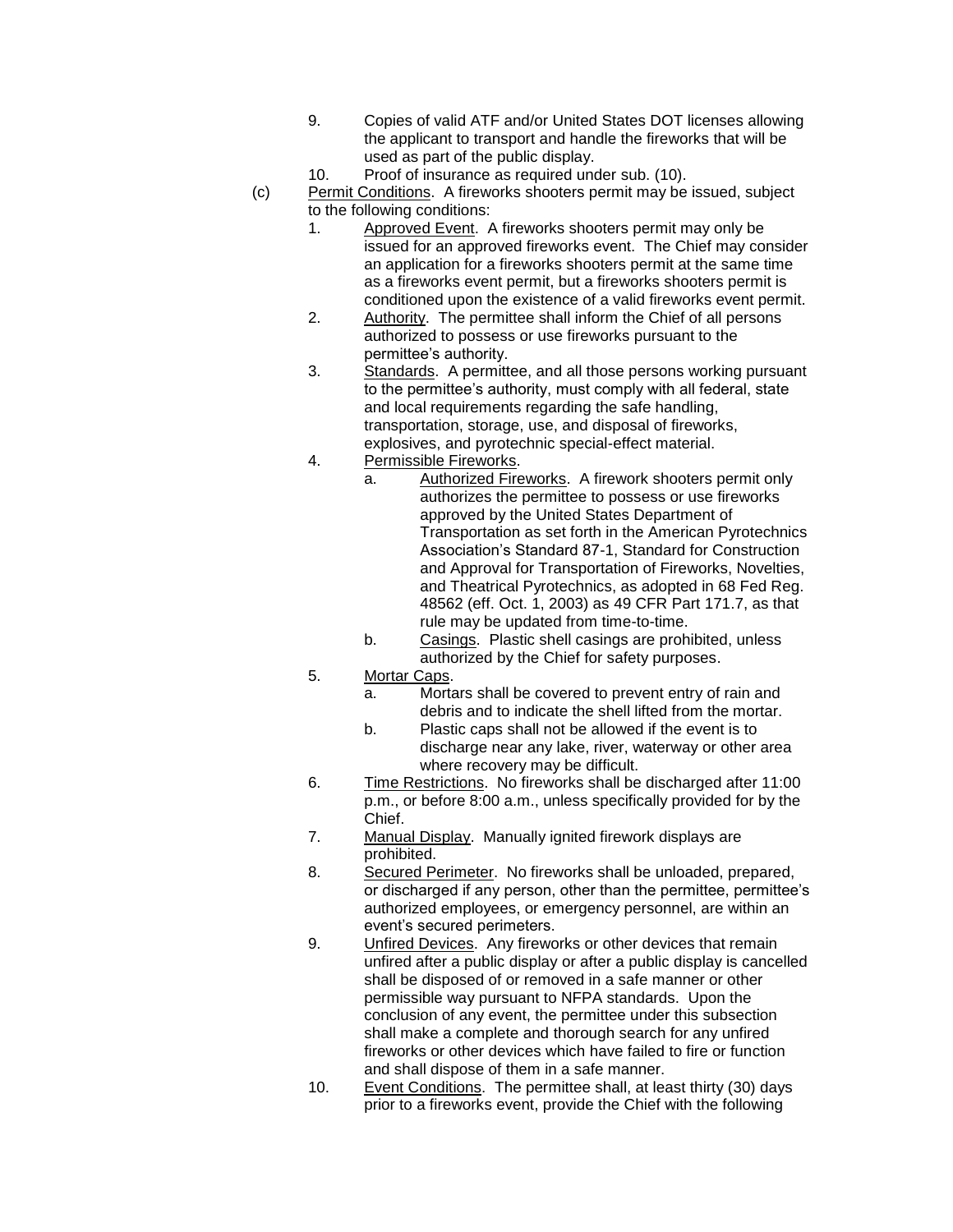information, which information, upon being approved, shall be a condition of the fireworks shooters permit. The permittee is under a continuing obligation to update this information prior to the fireworks event as additional information becomes known to the permittee, or as circumstances change:

- a. The number and kinds of fireworks which will be fired as part of the permitted event.
- b. The net weight of explosives in the public display.
- c. A list of all the chemicals in the fireworks that will be used as part of the public display.
- d. The location where the fireworks will be stored prior to the public display.
- e. A site plan for the event, showing where the public display will take place, the firing area, distances to the audience, buildings, roadways and public pathways, and other special conditions.
- 11. Public Safety. The permittee shall be responsible for immediately cancelling or terminating any public display as part of a permitted fireworks event in the interests of public safety should such a cancellation or termination be necessary to ensure the health, safety and welfare of the public, including permittee, permittee's employees, agents, and contractors, spectators, emergency personnel, or any other persons or property that may be placed in substantial risk if the public display were to commence or continue.
- 12. Special Conditions. The Chief may impose special conditions on a permit as deemed appropriate under the circumstances of the planned fireworks event.
- (d) Revocation. If a permittee uses or displays fireworks contrary to this Section or the permit conditions, the permit shall be revoked and the permittee may not apply for a new fireworks shooters permit for at least fifteen (15) months.
- (7) Issuance and Denial of Licenses and Permits. Following receipt of an application for a fireworks shooters permit or a fireworks event permit, the Chief shall review the application to ensure compliance with this Section. The Chief may modify any time limit requirements in this Section for good cause shown by the applicant or permittee. The Chief may make an investigation of the site of a proposed event to determine compliance with this Section. The Chief may request additional information, and the failure to provide all information requested two (2) weeks prior to the proposed public display, or a determination by the city that the proposed fireworks event would violate the requirements of this Section or subject the public to undue hazards shall be sufficient cause for the Chief to deny the fireworks event permit and/or the fireworks shooters permit.
- (8) Authority to Terminate or Delay Display. The Chief may order a permitted fireworks event or the permitted public display of pyrotechnic special-effect material to be delayed or terminated if any requirement of this Section is being violated, when in the opinion of the Chief atmospheric conditions or local circumstance make such use or public display a fire hazard or other hazard to public safety, or if the public display is causing, or is likely to cause, a hazard to life or property. During such prohibition, no person may use or display or permit the starting of any use or display of fireworks or pyrotechnic special-effect material.
- (9) Authority to Seize Fireworks. The Chief may seize, at the expense of the owner, all explosives, fireworks or pyrotechnic special-effects material that is stored, handled, sold, possessed or used by any person in violation of this Section.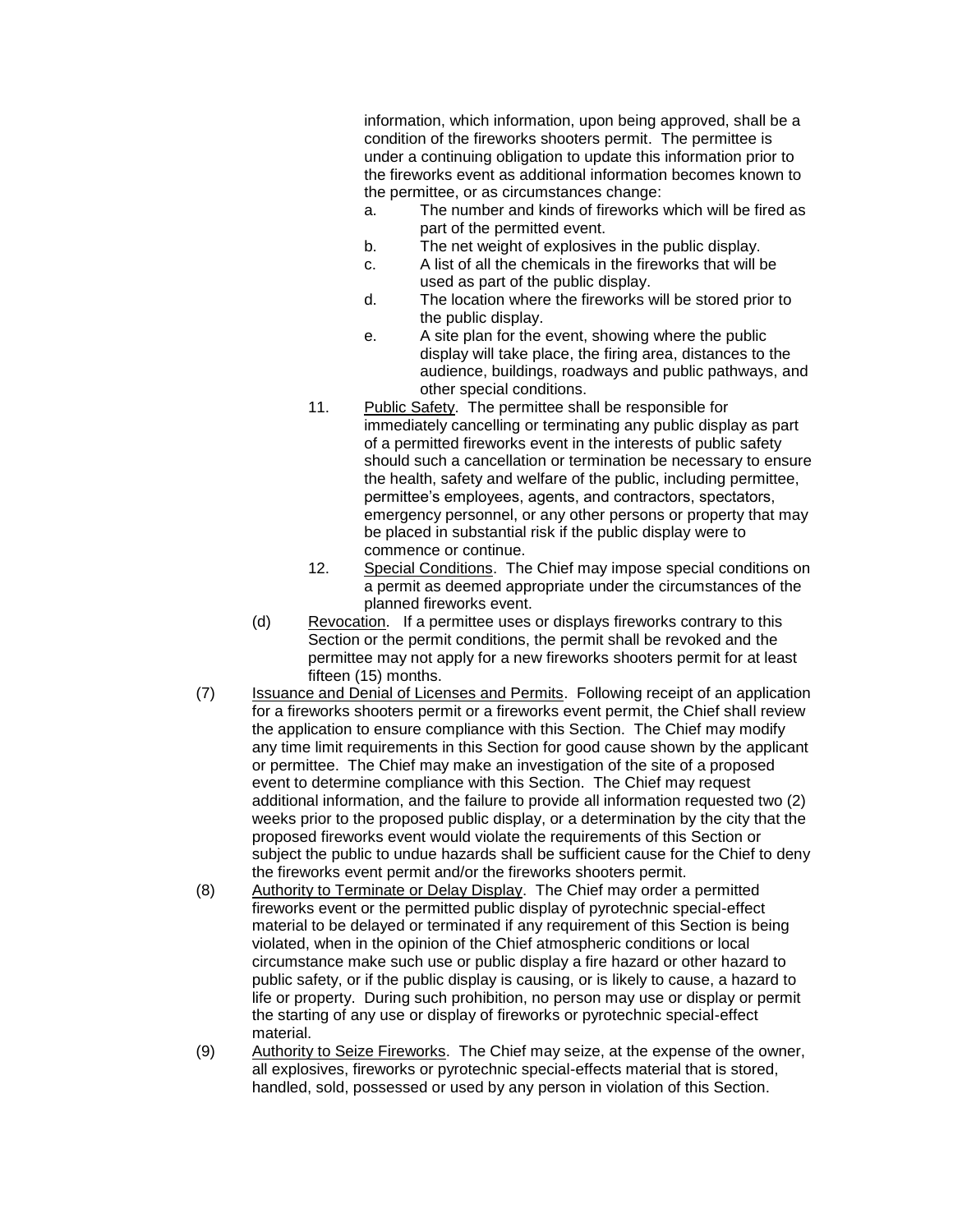Such seized products shall be destroyed after conviction for a violation, unless ordered returned to the owner.

- (10) Insurance Requirement. Every permittee and license holder under this Section and Sec. 34.105(14)(b) shall have and maintain Commercial General Liability insurance with a minimum limit of one million dollars (\$1,000,000) per occurrence; additional limits may be requested upon review by the City Risk Manager. Said insurance shall include coverage for bodily injury, property damage, and contractual liability, and name the City, its officers, officials, employees and agents as additional insureds. It shall also provide that the City receive written notice thirty (30) days prior to any cancellation, nonrenewal or material change in the policy. Proof of said insurance shall be submitted to the Chief at the time of the license or permit application. In addition, the applicant shall agree to indemnify, defend, and hold harmless the City and its officers, officials, employees and agents against all claims, liability, loss, damage, or expense incurred by the City on account of any injury to or death of any person or any damage to property caused by or resulting from the activities for which the permit is granted.
- (11) Penalty. Any person violating any of the provisions of this Section shall upon conviction be subject to a forfeiture of not less two hundred and fifty dollars (\$250) nor more than two thousand five hundred dollars (\$2500). Every day or fraction thereof during which any person fails or to comply with any provisions of this Section code shall constitute a separate violation."

6. Subdivision (a) of Subsection (3) entitled "Schedule of Deposits" of Section 1.08 entitled "Issuance of Citations for Violations of Certain Ordinances and Providing a Schedule of Cash Deposits" of the Madison General Ordinances is amended by creating and amending therein the following:

| Offense                                                                                                    | Ord. No./Adopted Statute No. | Deposit                                                                             |
|------------------------------------------------------------------------------------------------------------|------------------------------|-------------------------------------------------------------------------------------|
| Unlawful use of pyrotechnic special-<br>effect materials.                                                  | 34.105(14)(b)                | \$250, $1^{\text{st}}$<br>\$500, $2^{nd}$ & sub.                                    |
| <b>Unlawful fireworks</b>                                                                                  | 34.5608(1), (2), (3)         | \$225, 1st;<br>\$300, 2nd & subsequent                                              |
| Public display of fireworks without a<br>permit.                                                           | 34.5608(3)(a)                | $$250, 1st$ ;<br>\$500, $2^{nd}$ & sub.                                             |
| Possess or use fireworks without a<br><u>permit.</u>                                                       | 34.5608(3)(b)                | \$250, $1^{\text{st}}$<br>\$500, $2^{nd}$ & sub.                                    |
| <b>Failure to comply with fireworks event</b><br>permit requirements.                                      | 34.5608(5)(a)                | \$250, 1 <sup>st</sup><br>\$500, 2 <sup>nd</sup><br>\$1,000, $3^{\text{rd}}$ & sub. |
| Failure to comply with fireworks<br>shooters permit requirements.                                          | 34.5608(6)(a)                | <u>\$250, 1<sup>st</sup>;</u><br>\$500, $2^{nd}$<br>$$1,000, 3^{\text{rd}}$ & sub.  |
| Use or display of fireworks or<br>pyrotechnic special-effect material after<br>prohibition by Fire Chief." | 34.5608(48)                  | \$500                                                                               |